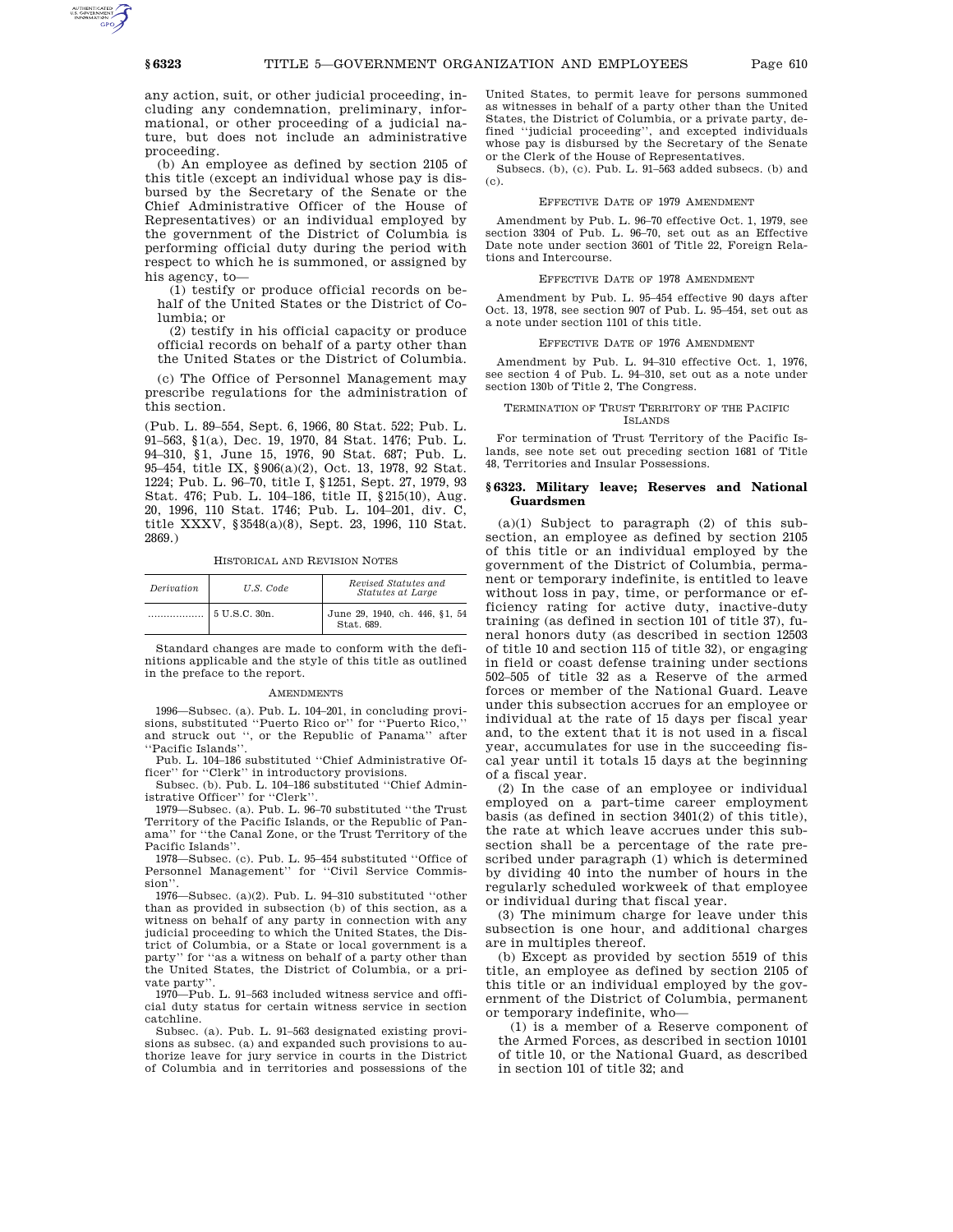$(2)(A)$  performs, for the purpose of providing military aid to enforce the law or for the purpose of providing assistance to civil authorities in the protection or saving of life or property or the prevention of injury—

(i) Federal service under section 331, 332, 333, or 12406 of title 10, or other provision of law, as applicable, or

(ii) full-time military service for his State, the District of Columbia, the Commonwealth of Puerto Rico, or a territory of the United States; or

(B) performs full-time military service as a result of a call or order to active duty in support of a contingency operation as defined in section  $101(a)(13)$  of title 10;

is entitled, during and because of such service, to leave without loss of, or reduction in, pay, leave to which he otherwise is entitled, credit for time or service, or performance or efficiency rating. Leave granted by this subsection shall not exceed 22 workdays in a calendar year. Upon the request of an employee, the period for which an employee is absent to perform service described in paragraph (2) may be charged to the employee's accrued annual leave or to compensatory time available to the employee instead of being charged as leave to which the employee is entitled under this subsection. The period of absence may not be charged to sick leave.

(c) An employee as defined by section 2105 of this title or an individual employed by the government of the District of Columbia, who is a member of the National Guard of the District of Columbia, is entitled to leave without loss in pay or time for each day of a parade or encampment ordered or authorized under title 39, District of Columbia Code. This subsection covers each day of service the National Guard, or a portion thereof, is ordered to perform by the commanding general.

(d)(1) A military reserve technician described in section  $8401(30)^1$  is entitled at such person's request to leave without loss of, or reduction in, pay, leave to which such person is otherwise entitled, credit for time or service, or performance or efficiency rating for each day, not to exceed 44 workdays in a calendar year, in which such person is on active duty without pay, as authorized pursuant to section 12315 of title 10, under section 12301(b) or 12301(d) of title 10 for participation in operations outside the United States, its territories and possessions.

(2) An employee who requests annual leave or compensatory time to which the employee is otherwise entitled, for a period during which the employee would have been entitled upon request to leave under this subsection, may be granted such annual leave or compensatory time without regard to this section or section 5519.

(Pub. L. 89–554, Sept. 6, 1966, 80 Stat. 522; Pub. L. 90–588, §2(a), Oct. 17, 1968, 82 Stat. 1151; Pub. L. 90–623, §1(17), Oct. 22, 1968, 82 Stat. 1313; Pub. L. 91–375, §6(c)(18), Aug. 12, 1970, 84 Stat. 776; Pub. L. 96–54, §2(a)(40), Aug. 14, 1979, 93 Stat. 383; Pub. L. 96–70, title III, §3302(e)(5), Sept. 27, 1979, 93 Stat. 498; Pub. L. 96–431, §1, Oct. 10, 1980, 94 Stat. 1850; Pub. L. 102–190, div. A, title V, §528, Dec. 5, 1991, 105 Stat. 1364; Pub. L. 103–337, div. A, title XVI, §1677(a)(2), Oct. 5, 1994, 108 Stat. 3019; Pub. L. 104–106, div. A, title V, §516(a), title X, §1039, Feb. 10, 1996, 110 Stat. 309, 432; Pub. L. 106–65, div. A, title VI, §672(b), title XI, §§1105(a), 1106(a), Oct. 5, 1999, 113 Stat. 674, 777; Pub. L. 106–554, §1(a)(3) [title VI, §642], Dec. 21, 2000, 114 Stat. 2763, 2763A–169; Pub. L. 107–107, div. A, title V, §563, Dec. 28, 2001, 115 Stat. 1120; Pub. L. 108–136, div. A, title XI, §1113(a), Nov. 24, 2003, 117 Stat. 1635; Pub. L. 108–375, div. A, title V, §523, Oct. 28, 2004, 118 Stat. 1888.)

HISTORICAL AND REVISION NOTES

| <i>Derivation</i> | U.S. Code           | Revised Statutes and<br><i>Statutes at Large</i>                                                                                                                                                                             |
|-------------------|---------------------|------------------------------------------------------------------------------------------------------------------------------------------------------------------------------------------------------------------------------|
|                   | $5 U.S.C. 30r(a)$ . | Aug. 10, 1956, ch. 1041, §29<br>(a), 70A Stat. 632.<br>Sept. 2, 1958, Pub. L. 85-861,<br>§13, 72 Stat. 1557.<br>June 30, 1960, Pub. L. 86-559,<br>§7, 74 Stat. 282.<br>Oct. 4, 1961, Pub. L. 87-378,<br>§7(a), 75 Stat. 809. |

In subsection (a), the words ''without regard to classification or terminology peculiar to the Civil Service system'' are omitted as unnecessary. The word ''performance'' is added on authority of the Performance Rating Act of 1950, which is carried into chapter 43 of this title.

Standard changes are made to conform with the definitions applicable and the style of this title as outlined in the preface to the report.

### REFERENCES IN TEXT

Section 8401(30) of this title, referred to in subsec.  $(d)(1)$ , was amended generally by Pub. L. 106–65, div. A, title V, §522(c)(2), Oct. 5, 1999, 113 Stat. 597, and, as so amended, no longer describes military reserve technicians.

### **AMENDMENTS**

2004—Subsec. (d)(1). Pub. L. 108–375 struck out ''(other than active duty during a war or national emergency declared by the President or Congress)'' before ''for participation in''.

2003—Subsec. (b)(2). Pub. L. 108–136 designated existing provisions as subpar. (A), redesignated former subpars. (A) and (B) as cls. (i) and (ii), respectively, of subpar. (A), and added subpar. (B).

2001—Subsec. (a)(1). Pub. L. 107–107 inserted ''funeral honors duty (as described in section 12503 of title 10 and section 115 of title 32)," after "(as defined in section 101 of title 37)."

2000—Subsec. (a)(3). Pub. L. 106–554 added par. (3). 1999—Subsec. (a)(1). Pub. L. 106–65, §1106(a), inserted '', inactive-duty training (as defined in section 101 of title 37),'' after ''active duty'' in first sentence.

Subsec. (d)(1). Pub. L. 106–65, §§672(b) and 1105(a), amended par. (1) identically, striking out ''noncombat'' after ''for participation in''.

1996—Subsec. (b). Pub. L. 104–106, §516(a), inserted at end ''Upon the request of an employee, the period for which an employee is absent to perform service described in paragraph (2) may be charged to the employee's accrued annual leave or to compensatory time available to the employee instead of being charged as leave to which the employee is entitled under this subsection. The period of absence may not be charged to sick leave.''

Subsec. (d). Pub. L. 104–106, §1039, added subsec. (d). 1994—Subsec. (b)(1). Pub. L. 103–337, §1677(a)(2)(A),

substituted ''section 10101'' for ''section 261''. Subsec. (b)(2)(A). Pub. L. 103–337, §1677(a)(2)(B), substituted ''or 12406 of title 10'' for ''3500, or 8500 of title  $10$ 

1991—Subsec. (b)(2). Pub. L. 102–190 substituted ''law or for the purpose of providing assistance to civil au-

<sup>1</sup>See References in Text note below.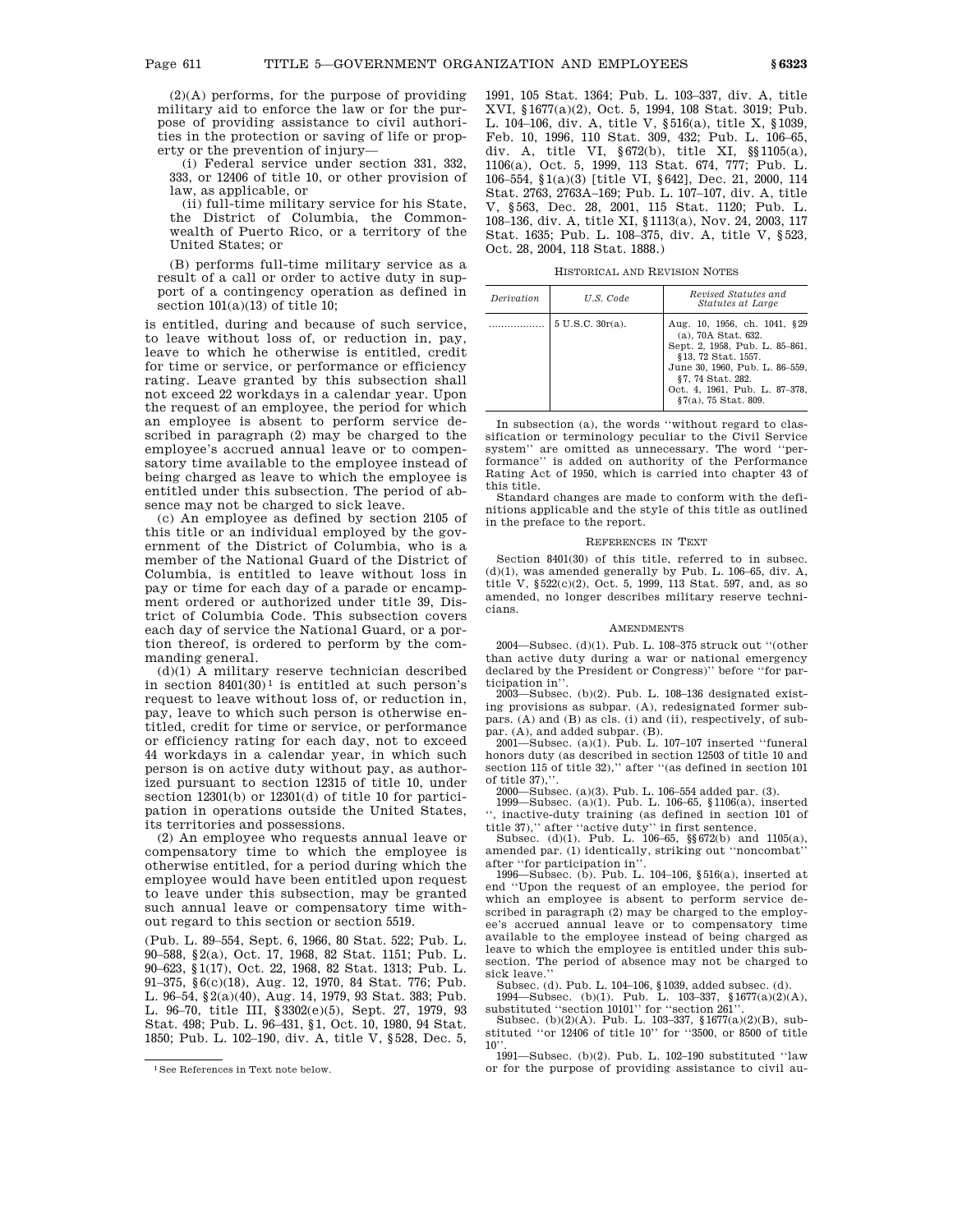thorities in the protection or saving of life or property or the prevention of injury—'' for ''law—'' in introductory provisions.

1980—Subsec. (a). Pub. L. 96–431 designated existing provisions as par. (1), substituted ''Subject to paragraph (2) of this subsection, an employee'' for ''An employee'' and ''for active duty or engaging in field or coast defense training'' for ''for each day, not in excess of 15 days in a calendar year, in which he is on active duty or is engaged in field or coast defense training'', inserted provision relating to accrual and accumulation of leave, and added par. (2).

1979—Subsec. (b)(2)(B). Pub. L. 96–70 which directed the amendment of subsec. (c)(2)(B) by striking out ''the Canal Zone," was executed to subsec.  $(b)(2)(\overline{B})$  in view of the redesignation of subsec. (c) as (b) by Pub. L. 96–54. See 1979 Amendment note below.

Subsec. (b). Pub. L. 96–54 redesignated subsec. (c), as added by Pub. L. 90–588, as (b). Former subsec. (b), relating to military leave, was repealed by Pub. L. 91–375, §6(c)(18)(B), Aug. 12, 1970, 84 Stat. 776.

Subsec. (c). Pub. L. 96–54 redesignated subsec. (c), as added by Pub. L. 90–588, as (b).

1970—Subsec. (a). Pub. L. 91–375, §6(c)(18)(A), struck out ''(except a substitute in the postal field service)'' after ''section 2105 of this title''.

Subsec. (b). Pub. L. 91–375, §6(c)(18)(B), struck out subsec. (b) relating to military leave, without loss in pay, time, or efficiency rating, of substitute employees of the postal service, not in excess of 80 hours in a calendar year, for National Guard training as Reserves of the Armed Forces or members of the National Guard, on basis of 1 hour for 26 hours of work, including minimum working period of 1,040 hours in the prior calendar year.

Subsec. (c). Pub. L. 91–375, §6(c)(18)(A), struck out ''(except a substitute in the postal field service)'' after ''section 2105 of this title''.

Subsec. (d). Pub. L. 91–375, §6(c)(18)(B), struck out subsec. (d) relating to military leave, without loss of or reduction in pay, leave, service credit, or efficiency rating, of substitute employees of the postal service, not in excess of 160 hours in a calendar year, for service as members of Reserve components of the Armed Forces or the National Guard, for Federal service under insurrection provisions of sections 331, 332, and 333 and in the Army National Guard and Air National Guard under sections 3500 and 8500 of Title 10 and non-Federal service (in the States, District of Columbia, Puerto Rico, Canal Zone, and the territories) for purpose of providing military aid to enforce the law, on basis of 1 hour for 13 hours of work, including minimum working period of 1,040 hours in the prior calendar year.

1968—Subsecs. (a), (b). Pub. L. 90–623, §1(17)(A), substituted ''loss in'' for ''loss of''.

Subsec. (c). Pub. L. 90–623, §1(17)(B), added subsec. (c), set out second.

Subsec. (c). Pub. L. 90–588 added subsec. (c), set out first.

Subsec. (d). Pub. L. 90–588 added subsec. (d).

## EFFECTIVE DATE OF 2003 AMENDMENT

Pub. L. 108–136, div. A, title XI, §1113(b), Nov. 24, 2003, 117 Stat. 1635, provided that: ''The amendments made by subsection (a) [amending this section] shall apply to military service performed on or after the date of the enactment of this Act [Nov. 24, 2003].''

## EFFECTIVE DATE OF 1999 AMENDMENT

Pub. L. 106–65, div. A, title XI, §1105(b), Oct. 5, 1999, 113 Stat. 777, provided that: ''The amendment made by subsection (a) [amending this section] shall take effect on the date of the enactment of this Act [Oct. 5, 1999] and shall apply with respect to days of leave under section 6323(d)(1) of title 5, United States Code, on or after that date.''

Pub. L. 106–65, div. A, title XI, §1106(b), Oct. 5, 1999, 113 Stat. 777, provided that: ''The amendment made by subsection (a) [amending this section] shall not apply with respect to any inactive-duty training (as defined in such amendment) occurring before the date of the enactment of this Act [Oct. 5, 1999].''

#### EFFECTIVE DATE OF 1994 AMENDMENT

Amendment by Pub. L. 103–337 effective Dec. 1, 1994, except as otherwise provided, see section 1691 of Pub. L. 103–337, set out as an Effective Date note under section 10001 of Title 10, Armed Forces.

### EFFECTIVE DATE OF 1980 AMENDMENT

Section 2 of Pub. L. 96–431 provided that: ''The amendments made by the first section of this Act [amending this section] shall take effect October 1, 1980.''

### EFFECTIVE DATE OF 1979 AMENDMENTS

Amendment by Pub. L. 96–70 effective Oct. 1, 1979, see section 3304 of Pub. L. 96–70, set out as an Effective Date note under section 3601 of Title 22, Foreign Relations and Intercourse.

Amendment by Pub. L. 96–54 effective July 12, 1979, see section 2(b) of Pub. L. 96–54, set out as a note under section 305 of this title.

## EFFECTIVE DATE OF 1970 AMENDMENT

Amendment by Pub. L. 91–375 effective within 1 year after Aug. 12, 1970, on date established therefor by Board of Governors of United States Postal Service and Published by it in Federal Register, see section 15(a) of Pub. L. 91–375, set out as an Effective Date note preceding section 101 of Title 39, Postal Service.

## EFFECTIVE DATE OF 1968 AMENDMENT

Amendment by Pub. L. 90–623 effective as of Sept. 6, 1966, for all purposes, see section 6 of Pub. L. 90–623, set out as a note under section 5334 of this title.

### AUTHORIZATION TO USE APPROPRIATIONS TO PAY MILITARY LEAVE OR ANNUAL LEAVE

Pub. L. 107–117, div. A, title VIII, §8023, Jan. 10, 2002, 115 Stat. 2252, provided that: ''During the current fiscal year and hereafter, funds appropriated or otherwise available for any Federal agency, the Congress, the judicial branch, or the District of Columbia may be used for the pay, allowances, and benefits of an employee as defined by section 2105 of title 5, United States Code, or an individual employed by the government of the District of Columbia, permanent or temporary indefinite, who—

''(1) is a member of a Reserve component of the Armed Forces, as described in section 10101 of title 10, United States Code, or the National Guard, as described in section 101 of title 32, United States Code;

''(2) performs, for the purpose of providing military aid to enforce the law or providing assistance to civil authorities in the protection or saving of life or property or prevention of injury—

''(A) Federal service under sections 331, 332, 333, or 12406 of title 10, United States Code, or other provision of law, as applicable; or

''(B) full-time military service for his or her State, the District of Columbia, the Commonwealth of Puerto Rico, or a territory of the United States; and

''(3) requests and is granted—

''(A) leave under the authority of this section; or ''(B) annual leave, which may be granted without regard to the provisions of sections 5519 and 6323(b) of title 5, United States Code, if such employee is otherwise entitled to such annual leave:

*Provided*, That any employee who requests leave under subsection (3)(A) for service described in subsection (2) of this section is entitled to such leave, subject to the provisions of this section and of the last sentence of section 6323(b) of title 5, United States Code, and such leave shall be considered leave under section 6323(b) of title 5, United States Code.''